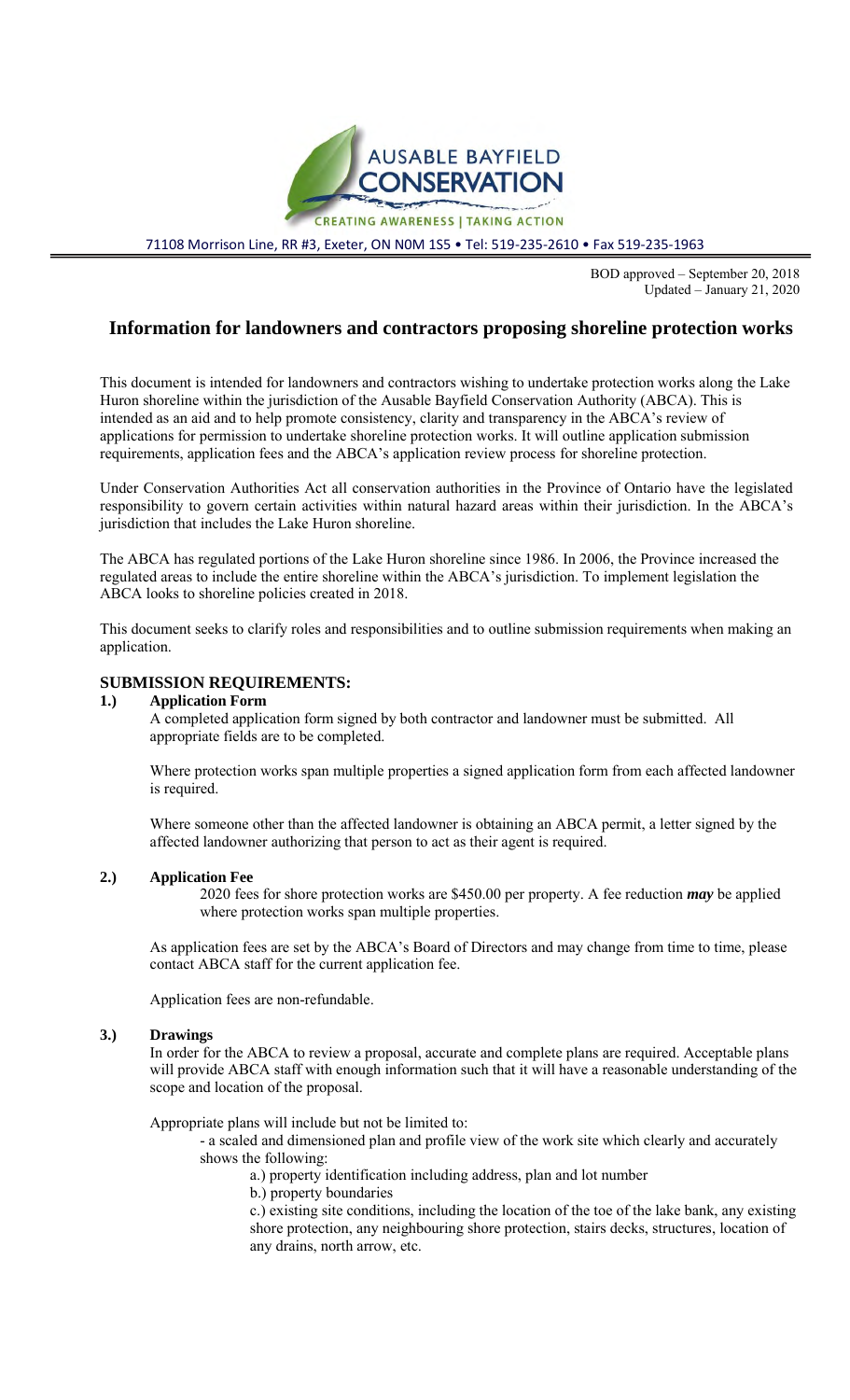d.) clear information regarding the design, location and dimensions of the proposed shore protection

e.) clear information on how the proposed protection is to be tied into neighbouring protection – if any exists

f.) dimensions clearly showing the location and extent of the wall in relation to property lines, existing shore protection, existing toe of the slope etc.

g.) the proposed protection is to be clearly shown (and dimensioned to) in relation to permanent existing features which are not subject to disturbance during construction such as property boundaries.

– rocks and trees are subject to movement and removal and are not suitable features h.) a clear statement indicating that any material, used in the construction and backfilling of the protection, is to be imported to the site and not sourced on site – NO sand or rock is to be removed from the beach and used in the construction of the protection i.) title block showing the date of the drawing or last drawing revision

In general, the information presented in plans must provide the ABCA with enough information to understand the design and location of the work prior to construction. The ABCA must also be able to inspect the site following project completion and confirm construction and location as per the approved design.

The ABCA does have resources, such as air photos, which may help in the preparation of plans. Please contact ABCA staff to discuss resource availability and cost to supply.

Please be aware that ABCA staff is able to provide direction in the preparation of plans, but is unable to help in gathering site information or in preparing plans.

#### **4.) Additional Supporting Information**

The applicant and or their agent should also submit and other additional supporting information regarding the proposed work. Such information will include:

- the timing of the proposed work

- the means of access for machinery and materials to the proposed site - any crossing of private property will require permission of the affected landowners

Applicants for shore protection should be aware that the ABCA is required to review applications with respect to their potential impacts on flooding, erosion and dynamic beaches – not only on the applicant's property but also on neighbouring properties. As a result, the Authority may require detailed technical review of a proposal. This may include a coastal engineer's and / or and geotechnical engineer's review. Please be aware that any such review will be undertaken at the expense of the applicant.

#### **PROCESS:**

To insure consistency, clarity and transparency in its application review process the ABCA will be following the guidelines below. These guidelines, including the stated timelines, were established in 2010 by a provincial committee whose members included representation from multiple stakeholders.

Following receipt of the application described above the ABCA will identify and confirm, in writing, whether the application has been deemed complete or not. Please be aware that substantial changes to a proposal after receipt of the application may necessitate changes to the complete application requirements.

If an application is deemed incomplete, the ABCA will provide the applicant with a written list of missing and needed information.

During the review of an application to determine its completeness, the ABCA may request additional information if it deems an application does not contain sufficient technical analysis. Delays in timelines for making a decision may occur due to ABCA requests for additional information to address errors or gaps in information submitted for review. An application can be put on hold or returned to the applicant pending the receipt of the additional requested information.

Subsequent to receipt of a complete application, delays in timelines for a decision on an application may occur due to ABCA requests for additional information to address errors or gaps in technical information submitted for review. Applications can be put on hold or returned to the applicant pending the receipt of further information to avoid premature refusals of applications due to inadequate information.

Staff of the ABCA is only able to issue a permit when it is determined that an application is permitted by approved policies. Staff can not approve an application that does not meet ABCA policy. Similarly, ABCA staff is unable to deny an application. In cases where an applicant is either unable or unwilling to